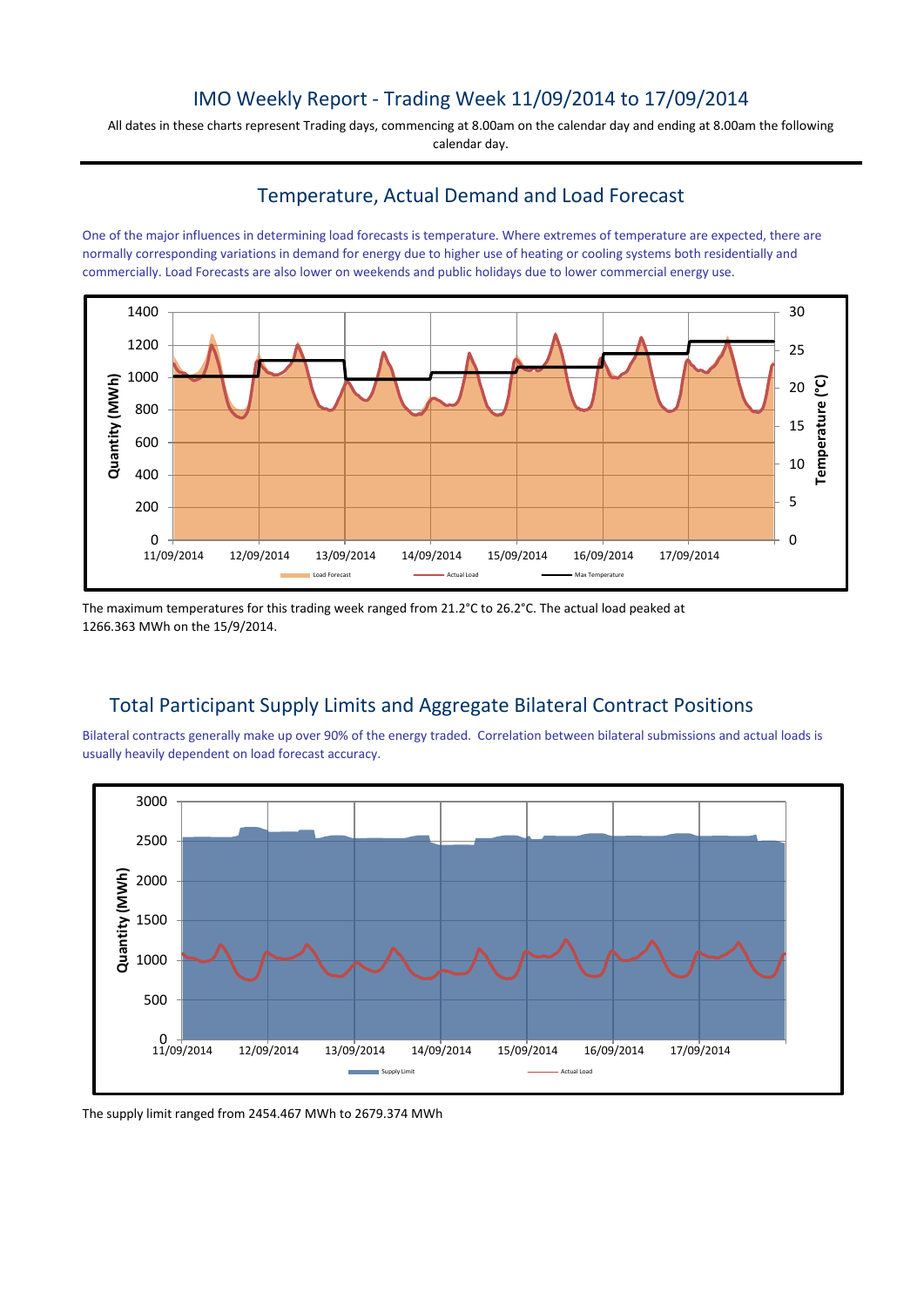#### Net Balancing Market Trades

Bilateral contracts and STEM trading are generally based on the forecast energy requirements of Participants. When the forecast requirements are higher or lower than the actual requirements for a day, this Market energy must be bought and sold in the balancing mechanism. This graph shows the estimated net balancing trades.



The majority of the balancing activity this week occurred within Balancing Supply. The maximum balancing demand for the week reached 80.374 MWh on the 15/9/2014. The maximum balancing supply for the week reached -155.118 MWh on the 12/9/2012.

# Total Traded Energy

This chart represents a comparison between the total net energy that is traded in Bilateral Contracts, the STEM and the balancing mechanism. Balancing Supply represents cases in which the total contract position is greater than the demand and customers must supply energy back to balancing. Balancing Demand represents cases in which the total contract position is less than the demand and customers must purchase energy from balancing.



Total balancing supply equalled -9851.861 MWh whereas total balancing demand equalled 2826.274 MWh. The Total STEM Traded quantity was 17577.863 MWh, with the STEM Clearing Quantity ranging between 19.943 MWh and 130.451 MWh.